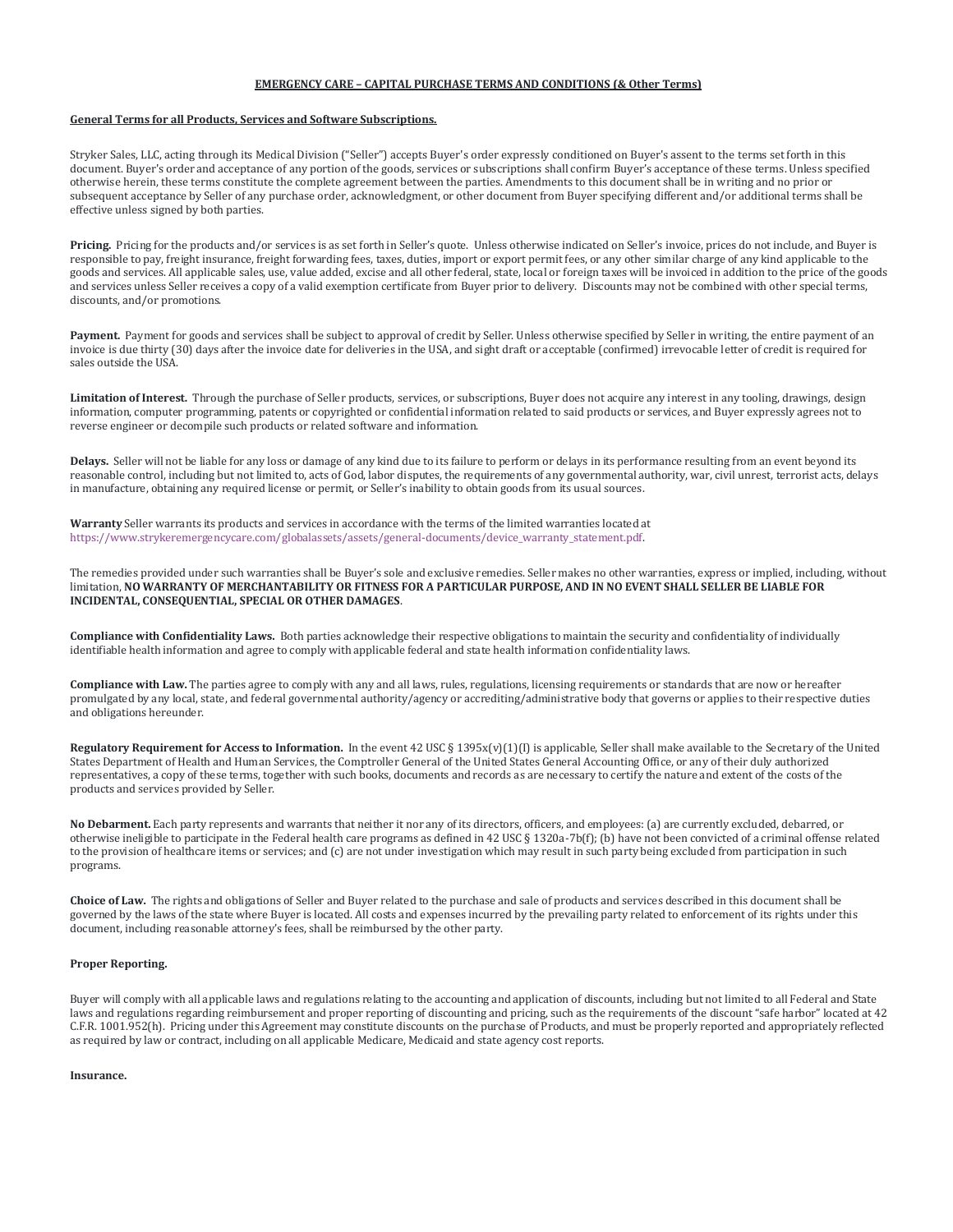Seller will maintain adequate general liability insurance, including coverage for Products and completed operations, and workers compensation and employer's liability insurance against any claim or claims, which might arise out of Seller's performance of its obligations hereunder. Seller has the right to self-insure to comply with this requirement. When requested by Buyer, Seller will furnish an insurance certificate signed by an authorized agent evidencing such insurance coverages.

#### **Confidential Information.**

The parties hereto shall hold in strictest confidence any information and materials that are related to the business of the other party hereto or are designated by any such party as proprietary and confidential, herein or otherwise ("Confidential Information"). The parties hereby covenant that they shall not disclose such Confidential Information to any third party without prior written authorization of the party to whom such information relates. The parties agree that any breach or threatened breach of this clause would cause irreparable harm to the other party, that a remedy at law may be inadequate to remedy such a breach or threatened breach, and that this clause may be enforced by way of a restraining order or injunction in addition to any other available legal remedies.

### **Additional Terms for Purchase and Sale of Products.**

In addition to the General Terms above, the following terms apply to all purchases of products from Seller:

**Delivery.** Unless otherwise specified by Seller in writing, delivery shall be FOB Seller's point of shipment and title and risk of loss shall pass to Buyer at that point. Partial deliveries may be made and partial invoices shall be permitted and shall become due in accordance with the payment terms. In the absence of shipping instructions from Buyer, Seller will obtain transportation on Buyer's behalf and for Buyer's account. Delivery dates are approximate. Freight is pre-paid and added to Buyer's invoice. Products are subject to availability.

**Inspections and Returns.** Within 30 days of receipt of a shipment, Buyer shall notify Seller of any claim for product damage or nonconformity. Seller, at its sole option and discretion, may repair or replace a product to bring it into conformity. Return of any product shall be governed by the Returned Product Policy located at [https://www.strykeremergencycare.com/return-policy/.](https://www.strykeremergencycare.com/return-policy/) Payment of Seller's invoice is not contingent on immediate correction of nonconformities. Buyer agrees that 30 days following receipt of shipment is a reasonable time frame within which to diligently inspect the products received and provide notice to Seller, and Buyer waives any right to reject the shipment or revoke acceptance thereafter.

**No Resale.** Buyer agrees that products purchased hereunder will not be resold to third parties and will not be reshipped to any persons or places prohibited by the laws of the United States of America.

### **Additional Terms for Purchase and Sale of ProCare Services.**

**Service Plans**. Seller shall provide services according to the applicable Service Plan purchased by Buyer and described at [https://www.strykeremergencycare.com/service--support-overview/service-hospitals-ems/f](https://www.strykeremergencycare.com/service--support-overview/service-hospitals-ems/)or the length of the subscription purchased and for the devices specified as covered by the Service Plan. In addition to the General Terms above, the terms and conditions located a[t https://techweb.stryker.com](https://techweb.stryker.com/) apply to all ProCare Service Plans.

# **Additional Terms Regarding Wireless-Enabled Devices.**

In addition to the General Terms above, the data services provided by a third party are pursuant to the following terms:

**Payments.** Payments to Seller are non-refundable as they are incorporating into the pricing of the connected devices.

**Geolocation**. Buyer is responsible for maintaining the actual location of the devices within their facilities, property or buildings.

**Not Wireless Provider.** Seller has contracted with an outside data services provider for the provision of services on behalf of Buyer. Seller is not a telecommunications services company nor does it possess any telecommunications personal property.

**Security**. Buyer has the sole responsibility for ensuring the security of its network and data. Buyer will take reasonable measures to protect against unauthorized access.

**No Guarantee**. **SELLER DOES NOT GUARANTEE SECURITY, UNINTERRUPTED DATA SERVICES, THE ACCURACY OF GEOLOCATION SERVICES, NETWORK TRANSMISSION CAPACITY, COVERAGE OR THE INTEGRITY OF THE DATA TRANSMITTED**. Seller is not responsible for any consequential damages caused in any way by Buyer's hardware, software, network or other Buyer responsibilities.

#### **Additional Terms for Purchase and Sale of LIFELINKcentralSM.**

In addition to the General Terms above, the following terms apply to purchases of Seller's LIFELINKcentral AED Program Manager:

**LIFELINKcentral Services.** Seller shall provide services according to the applicable LIFELINKcentral AED Program Manager purchased by Buyer and described at <http://www.strykeremergencycare.com/service--support-overview/lifelink-central/> for the length of the subscription purchased.

**Buyer's Duties.** Buyer shall: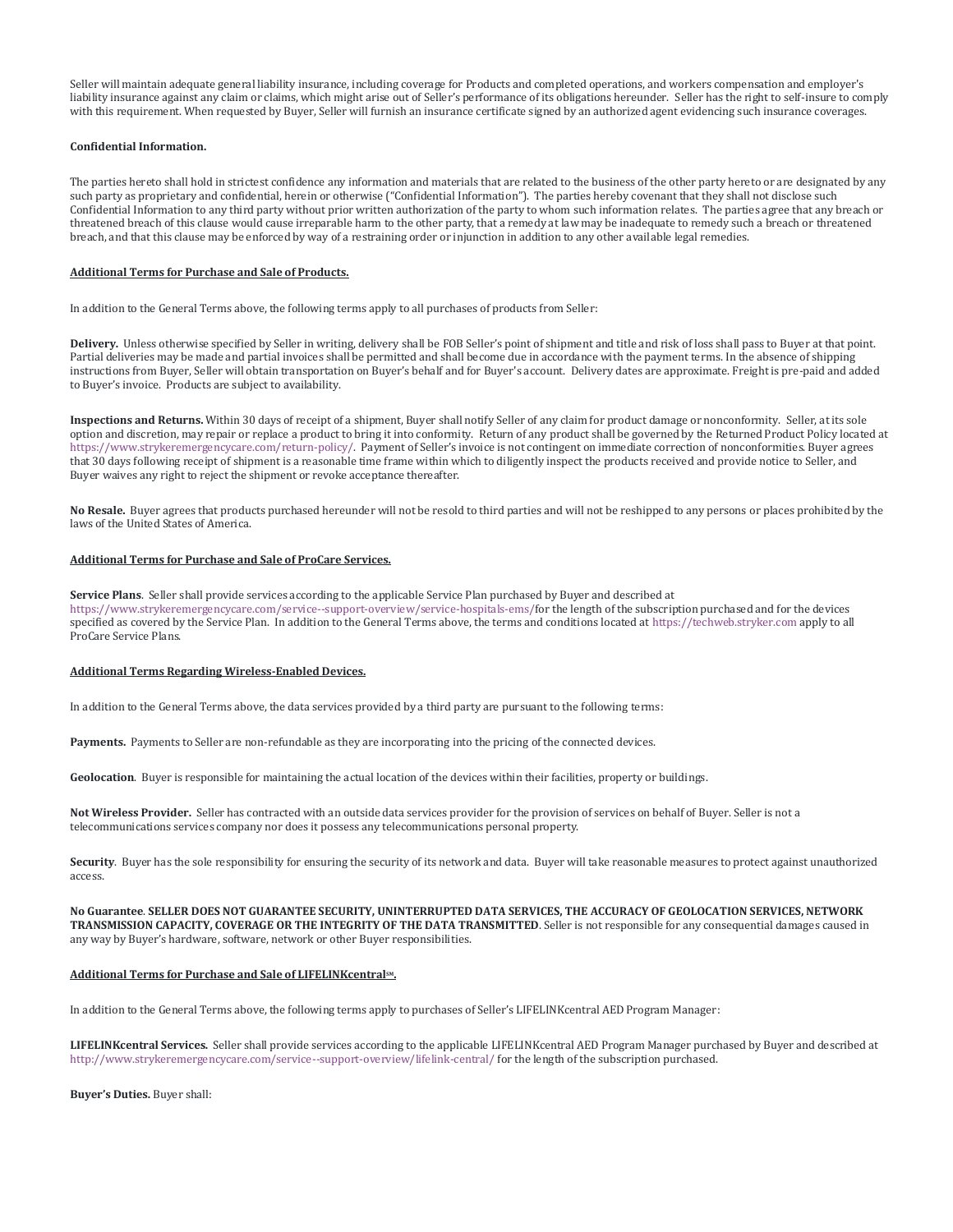- Take reasonable steps to notify building occupants and guests of its emergency response program and how to access it including initial and periodic email reminders, signage and visible placement of AED devices in facilities.
- Use AEDs and/or other medical equipment in accordance with the standing orders, protocols or other instructions as may be provided by Seller whether in written form or otherwise (e.g. instructions from a licensed physician) and assure that AEDs are used and maintained according to the applicable manufacturer's labeling and instructions.
- Notify Seller within 24 hours after an AED is connected to a person— even if a shock is not delivered (an "Event") and keep records of the Event for one year. Buyer shall assist Seller in its review of all Events, and provide Seller with information it reasonably requests regarding such Event.
- Notify Seller immediately when an AED is in need of service.
- Provide Seller with all information that Seller reasonably requests in connection with Seller's performance of medical authorization and direction services for Buyer.
- Notify Seller as soon as possible after a material change in the information submitted to Seller as part of this Agreement.

**Training Requirements.** Buyer understands that Seller recommends potential users of AEDs participate in a nationally recognized AED training session. Buyer understands that such training may be required by the state in which the AED is located in order to receive limited immunity from civil liability under Good Samaritan laws. Seller can provide names of nationally recognized training organizations.

**Good Samaritan Laws**. Good Samaritan protection varies from state to state. Under certain situations, Good Samaritan Laws protect individuals from liability where they render first aid in good faith to persons in need without compensation. Seller makes no representation or warranty that Good Samaritan Laws will protect Buyer and/or its employees or agents. It is up to Buyer to make this assessment.

### **Additional Terms for Purchase and Sale of Software Licenses and Software-as-Service.**

In addition to the General Terms above, software and software-as-service is licensed (not sold) pursuant to the following terms:

**Licenses**. Upon full payment, Seller will grant to Buyer the licenses to the software and/or software-as-service ordered by Buyer according to the Software and Hosting Terms & Conditions and applicable Product Addendums located a[t https://www.strykeremergencycare.com/s](https://www.strykeremergencycare.com/)oftware-hosting. The duration of each license is the term of the subscription purchased by Buyer.

**Term.** Customer's subscription shall commence on the date that Stryker accepts Customer's order ("Commencement Date") and remains in effect for term of the subscription that is specified in the applicable Ordering Document. Customer may terminate this Agreement at any time after the one-year anniversary of the Commencement Date by providing ninety (90) days' prior written notice. In the event of such early termination by Customer, Stryker shall refund the remaining portion of the subscription fee, less an administration fee of 10% of such remaining portion. The remaining portion shall be determined by allocating the subscription fee based on the number of full calendar months remaining until expiration of the term specified in the Ordering Document.

**Automatic Renewal.** This Agreement will automatically renew upon its expiration for a period equal to the Term set forth in the applicable Ordering Document unless it is terminated in writing thirty (30) days prior to the end of the Term. Pricing for automatic renewals shall be based on current list price, less any percentage discount Customer received on its initial order.

**Suspension & Termination of Service.** Stryker may suspend access to Stryker Software if Customer's invoices become thirty (30) days past due. Stryker may terminate this Agreement if Customer's invoices become sixty (60) days past due.

**Availability of Stryker Software.** Stryker will take commercially reasonable steps to ensure that the Stryker Software is available twenty-four (24) hours a day except for scheduled maintenance and backups. Backups will be scheduled at times to provide minimal impact to Customer's business activity. Stryker will take commercially reasonable steps to maintain data integrity in any backup. However, Stryker will not be responsible for loss of data or data integrity so long as Stryker has performed the backup in a commercially reasonable manner

#### **Additional Terms for Purchase and Sale of HealthEMS Patient Management System Extensions.**

In addition to the General Terms above and the Additional Terms for Purchase and Sale of Software Licenses and Software-as-Service, software and HealthEMS Patient Management System Extensions are licensed (not sold) pursuant to the following terms**:**

**EXTENSIONS.** Stryker may make available optional Extensions designed to extend the functionality of Stryker Software. Extensions may include, but not be limited to, RevNet, HealthEMS Fire, myPatientEncounters, XchangeER, SanFax, Data Xport and ConnectX for integration with third parties. Third parties may include, but not be limited to, billing vendors, payers, clearinghouses, CAD (Computer-Aided Dispatch) vendors, medical devices (such as ECG), HIEs, state reporting systems, and hospitals. Customer is responsible for acquiring licenses and paying fees to applicable third parties as required. Extension descriptions are set forth at <https://www.strykeremergencycare.com/products/data-solutions/>

**RevNet Extension.** RevNet is an optional extension of HealthEMS designed to provide secure, integrated, web-based revenue cycle management functionality for the automated billing and processing of Claims, ERA, Eligibility, Statements and other transactions between HealthEMS and designated payers.